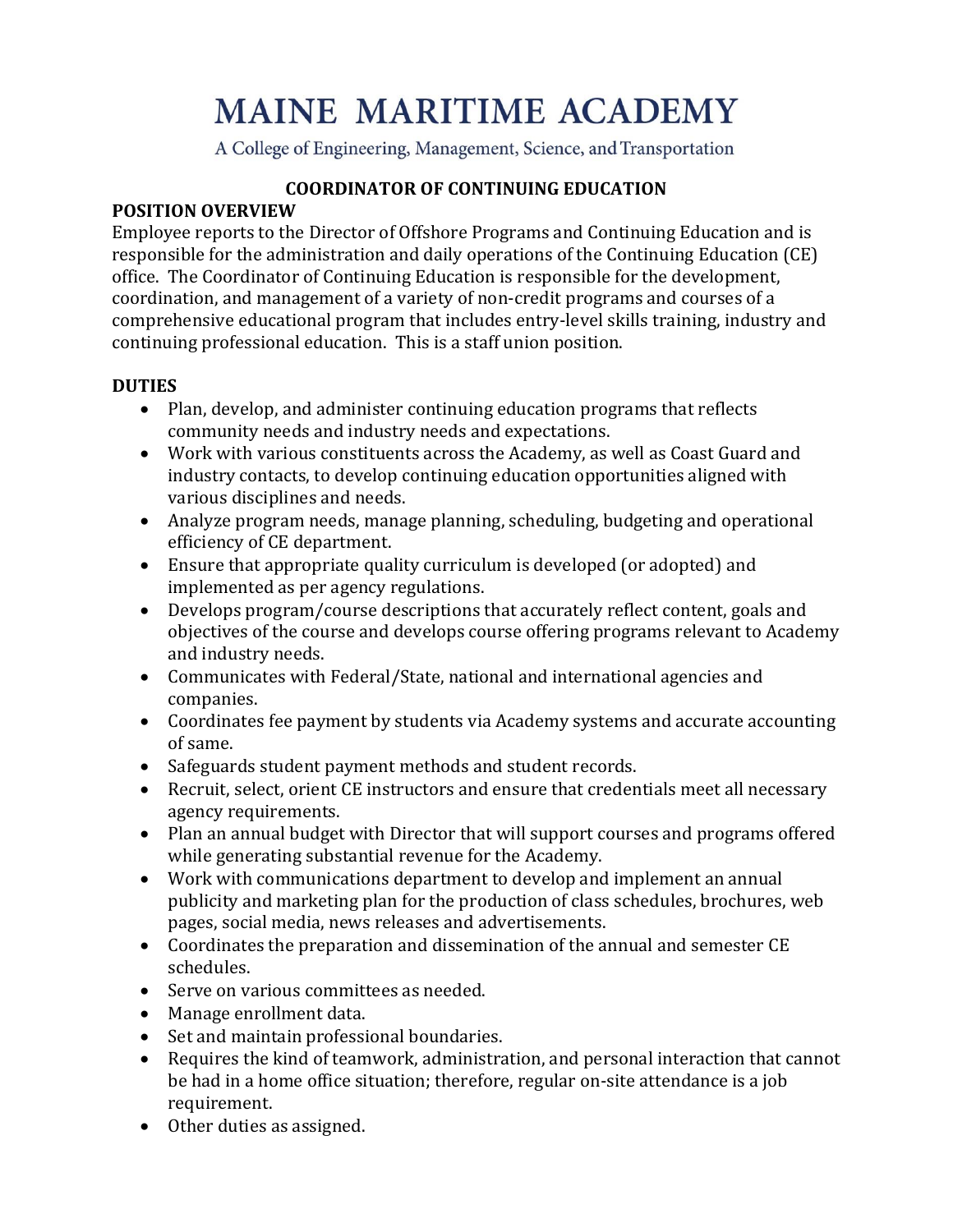This job description reflects the general duties of the job but is not a detailed description of all duties which may be inherent to the position. The Academy may assign reasonably related additional duties to individual employees consistent with policy and collective bargaining agreements.

#### **SKILLS**

- Strong project management skills
- Strong organizational and analytical skills
- Intermediate to accelerated computer skills and ability to maintain currency
- Able to communicate effectively
- Excellent grammar and writing skills
- Establish and maintain effective professional working relationships
- Ability to effectively present information and respond to questions from a variety of constituencies
- Excellent customer service skills
- Ability to anticipate problems, exercise good judgment, and develop and apply solutions effectively
- Coordinate multiple activities simultaneously and be able to prioritize
- Ability to make decisions/work both independently and as a member of a team

### **QUALIFICATIONS**

- Bachelor's degree preferred (Wage Grade 19). Experience may substitute for degree, however, if candidate does not possess bachelor's degree, s/he must complete same within 4 years of job start date.(Wage Grade 17)
- Experience in higher education or community education required.
- Knowledge of advertising methods with emphasis on internet and social media.
- Experience in the development, coordination, and management of non-credit programs and courses preferred.
- Must be able to analyze needs, establish goals, develop curriculum, schedule classes, secure resources, and ensure successful programs.
- Ability to read, analyze, and interpret general business periodicals, professional journals, technical procedures, or governmental regulations.
- Ability to write reports, business correspondence, and procedure manuals.
- Subject to a criminal background check.

## **PHYSICAL/ENVIRONMENTAL FACTORS**

- Works primarily in a climate controlled environment with minimal safety/health hazard potential.
- While performing the duties of this job, the employee is regularly required to sit
- Required to reach with hands and arms.
- Required to manipulate keyboard.
- Requires sustained use of computer monitor.